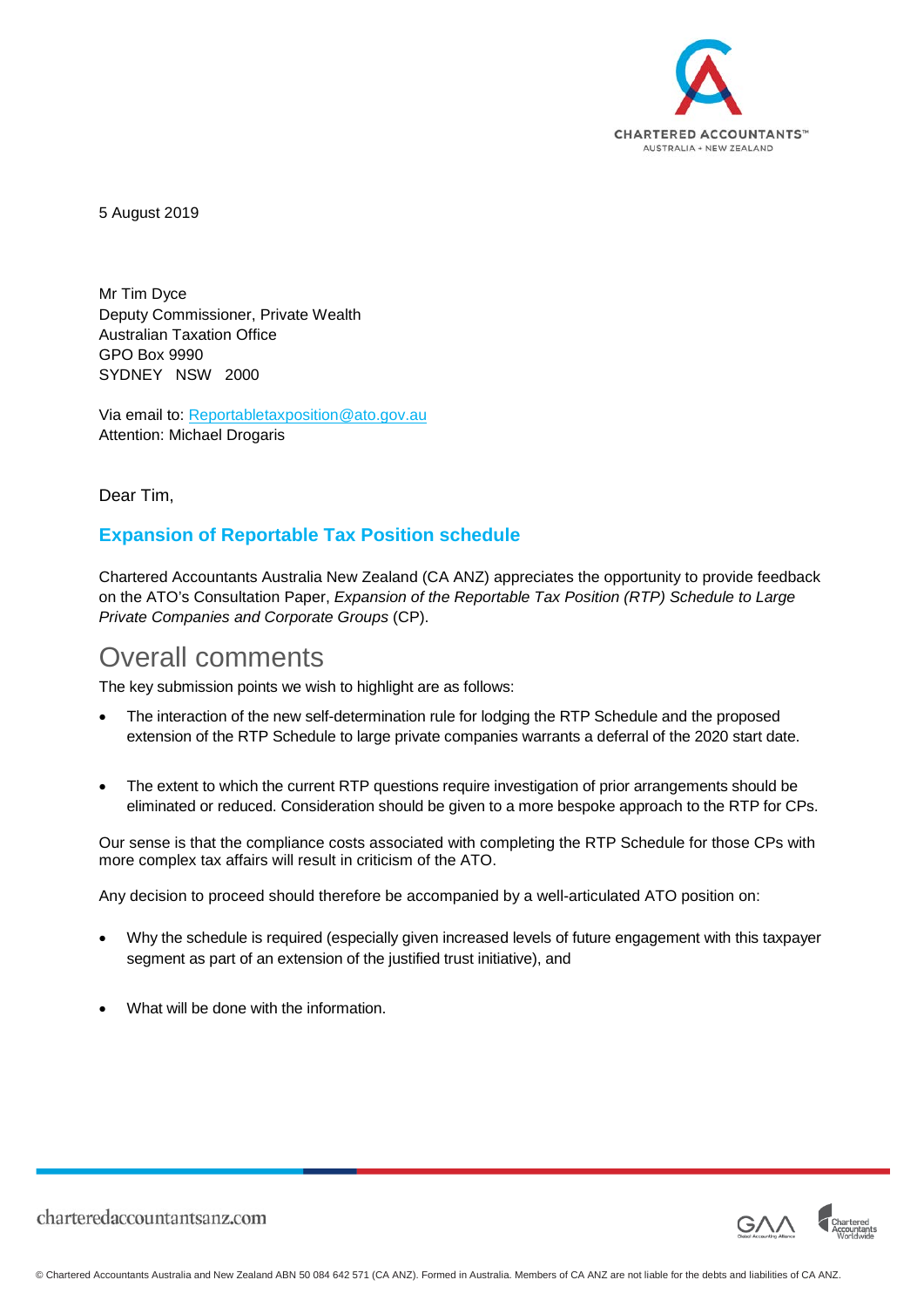## Detailed Comments on Consultation Questions

#### **1. Does the proposed start time of the income year ended 30 June 2020 give sufficient time to prepare, considering the forms will be due in early 2021?**

We acknowledge the points that the 2020 RTP Schedule does not need to be filed until 2021 and there is an existing 2019 RTP Schedule with instructions that taxpayer can use as a reference point.

However, CA ANZ also considers best tax administration practice would have been be for the 2020 RTP changes be to sufficiently clear at the beginning of the income year. Clearly this has not occurred.

CA ANZ's observations with a 2020 implementation date are:

- We infer from the CP and our experience with previous RTP changes, that any early balancing large private companies would not be required to complete an RTP until 2021. Rather, the first RTP filers would be large private companies with years ending on 30 June 2020. A carve-out for 2020 early balancing companies is appropriate;
- The 2020 RTP Schedule is intended to replicate the new approach being adopted in 2019, namely, that large private companies will need to self-determine their RTP filing obligations. Appendix 1 of the CP provides the guidance on how large private companies test whether they will have 2020 RTP obligations and thus largely replicates the 2019 test. In this regard, the 2019 RTP instructions currently define an 'economic group' as being:

*"An economic group includes all entities (companies, trusts and partnerships etc.) that lodge an Australian tax return under a direct or indirect Australian or foreign ultimate holding company or other majority controlling interest.*

*This includes all entities under a single ultimate holding company or under the ownership of a single individual, trust or partnership.*

*See examples to help you in determining your economic group."*

To the best of our knowledge the RTP consultation group was not consulted on the 2019 RTP selfdetermination change (nor the 2019 RTP Instructions). We also understand that the ATO is now contemplating either expanded guidance (or actual changes to the reporting threshold test) for the 2019 that will not be released until later this year. Moreover, when it comes to now introducing large private companies into the mix, we surmise there are new self-determination complications for later years.

• Some new questions that come to mind from the 2019 RTP Instructions and the CP's Appendix 1 definition are, inter alia:



2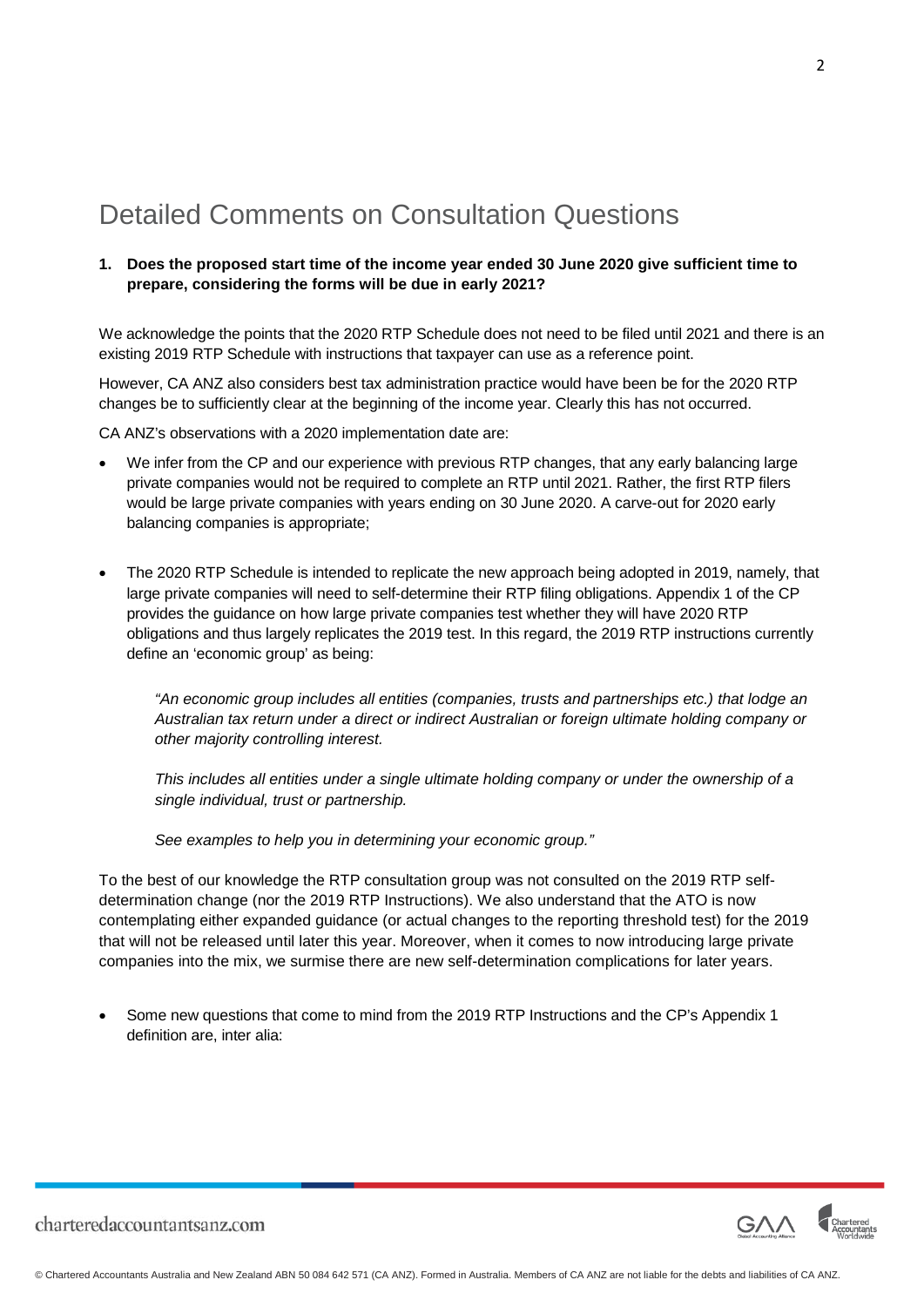- Is an associate test going to be introduced? What happens if ultimately a husband and wife each own 50% of a family entity? No single individual will hold a majority controlling interest.
- Who is going to be viewed as owning or controlling any family discretionary test?
- What do you assume with private companies (or other entities) that might have governing shares/interests, multiple classes of shares/interests, etc?
- Is income of the controlling individual(s) included in the \$250m test?
- Are an individual's interest in a SMSFs included in the economic group or not? What is the position with respect to superannuation income earnt in retail or industry super funds or even family company, employer sponsored super funds?
- In short, we see some impediments to a 2020 start date. We consider the CP under-estimates some of the challenges (for possibly a significant group of large private businesses) in just working out if they will need to file an RTP or not.

More fundamentally, we observe the RTP economic group definition is not leveraging off an existing control/ownership rule, but rather, is creating new compliance costs purely to work out if a tax return schedule is needed. The earlier CA ANZ submission on the draft CP also noted issues about companies/groups near the \$25m / \$250m thresholds; individual taxpayers being dependent on information collated outside their direct control; the economic group definition unfortunately covers a current year test (so RTP obligations not always known until ITR preparation time). These issues still exist.

In our view, greater simplicity is required for the reporting threshold test, including whether or not the ATO should revert to notifying those taxpayers it wants to fill out an RTP Schedule.

We also note the CP flags that "public advice and guidance relevant to companies in large private groups" might find its way into new category C disclosures for 2020. It is difficult to provide any informed feedback about whether this proposes any further impediments to a 2020 start date, when we do not know what changes are proposed for Category C. However, what we would recommend, is that no new RTP questions are introduced in the changeover year when large private businesses are brought into any RTP filing regime.

#### **CA ANZ recommends that:**

- That the current self-determination rule for RTP filing should be reconsidered for public/foreign owned groups, and particularly for its use in the context of large private businesses. Consequently, we consider a 2020 start date for large private business RTP filings should be deferred.
- Ultimately, whatever becomes the first RTP filing year for large private businesses, that year's RTP Schedule should have no new questions so they have greater certainty as to their obligations as soon as possible.



3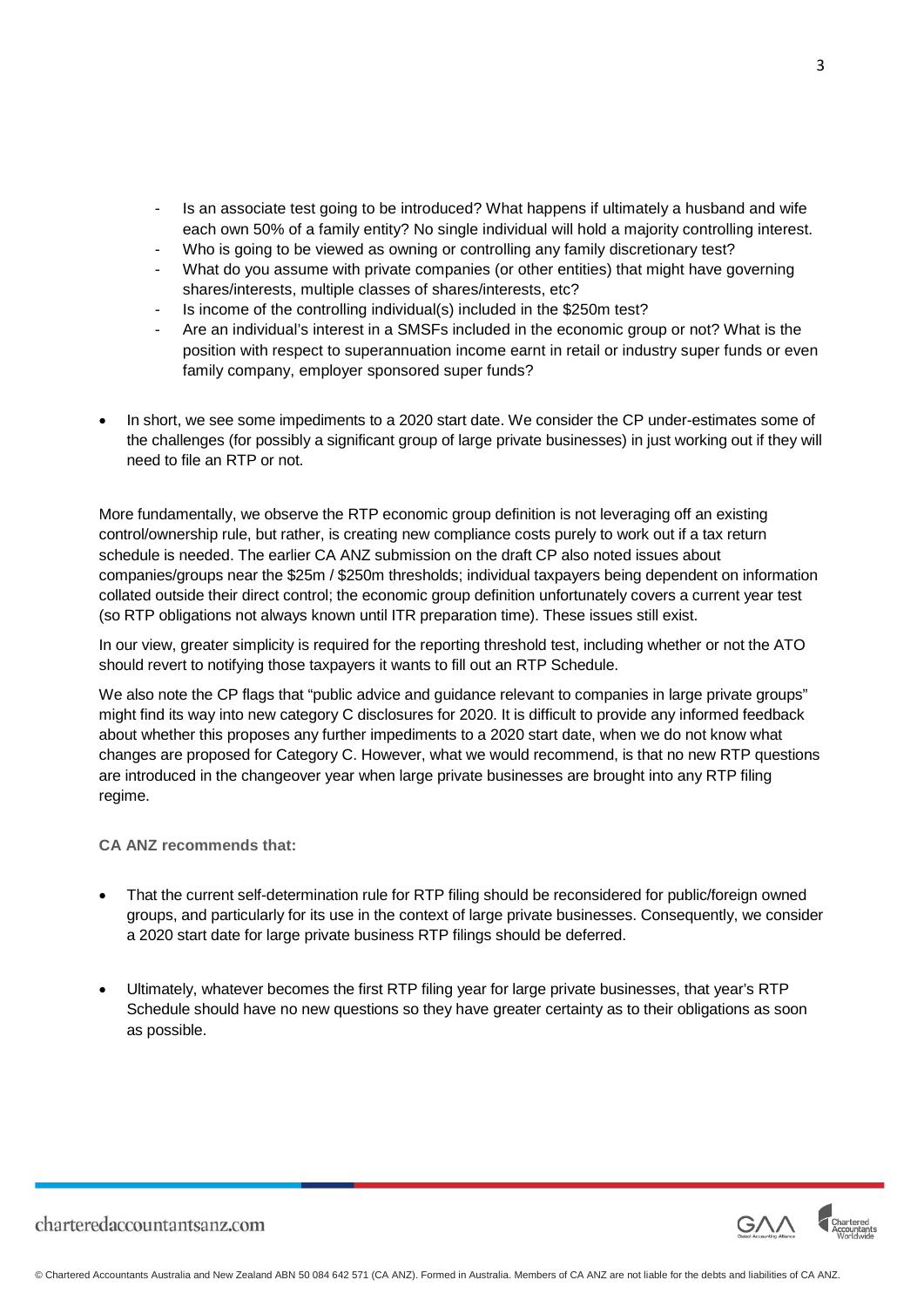#### **2. Do you have any concerns with the proposed thresholds that determine who in the large private market will be required to lodge the RTP schedule?**

Yes. Refer Question 1 feedback.

#### **3. Are there any concerns with applying the income tests during the year of lodgement?**

Yes. Refer Question 1 feedback

#### **4. Under what circumstances should the ATO provide an exemption for the lodgment of an RTP schedule or the disclosure for certain types of disclosures specific to large private groups?**

Reference should also be made to Question 6 feedback.

However, the basic premise is if a large private company has a disclosable RTP position, but this position has already been the subject to past or current ATO risk reviews/audits, or the private company is already involved in any ongoing ATO compliance program (e.g. Top 320 program), then RTP disclosure exemption(s) for matters already made known to the ATO appears appropriate (in the same way that there is a carve-out for positions taken that are subject to private rulings).

We do accept that some caveat like the intent of Category C Question 19 may be required (i.e. there has been no material change in the circumstances known to the ATO). We also accept, consistent with comments elsewhere in this submission about limiting RTP look back rules, the concession should be on what the ATO already knows from more recent taxpayer engagement.

**CA ANZ recommends that:**

- RTP disclosure concession(s) be considered for private companies transitioning into RTP disclosures, where the ATO is already aware of the taxpayer's position due to other tax compliance activity and the circumstances have not changed.
- An RTP lodgement exemption be considered for a small group of private companies that are already subject to some close and ongoing ATO compliance program.
- In any event, whether the ATO chooses to provide any new RTP disclosure concessions or not, the ATO's tax assurance processes for large private groups need to be recalibrated to avoid a 'double-up' of information requests following the introduction of an RTP filing obligation.



4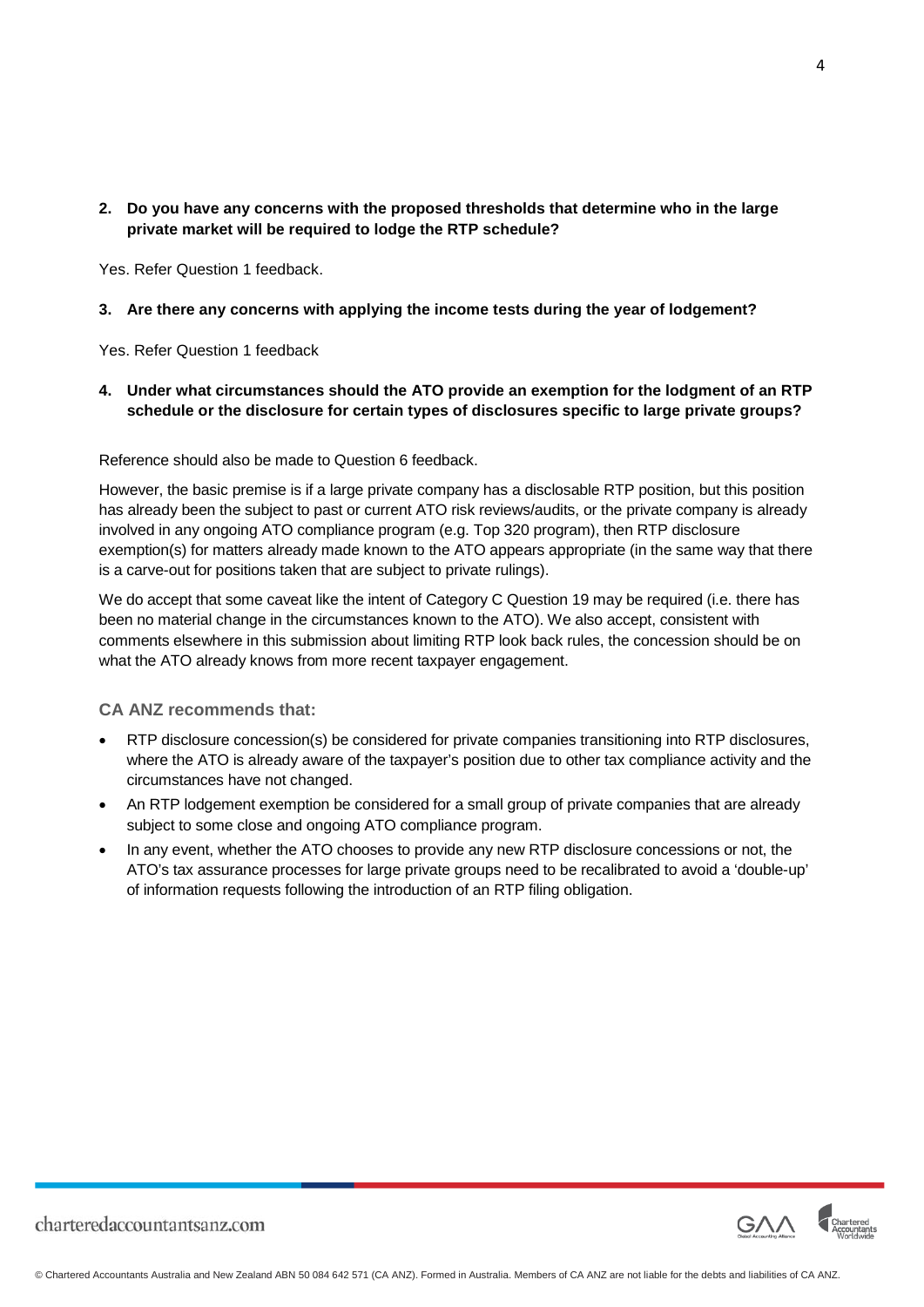**5. Do you see any challenges in applying RTP Category C questions to companies in large private groups such as areas of tax law that may not be suitable for an RTP Category C question?**

CA ANZ sees the challenges as follows**:**

- The problems tend to be more around how the Category C questions are worded, particularly when they oblige taxpayers to interpret the question broadly. This forces up compliance costs because it requires wider inquiries to be performed. We expect the shareholder \ directors of large private groups will be vocal in their opposition to these additional compliance costs;
- Areas of tax law which deem an associate connection to exist can still cause problems in answering RTP questions because they implicitly assume there is an unrestricted information flow between deemed associates, when this may not actually be the case;
- Whilst there are overlaps in tax issues between large public / foreign owned groups and private groups, there are also significant differences (e.g. the ATO's areas of concern are often different, particularly when it comes to private company and trust taxation issues). Accordingly, asking RTP questions that are really directed towards one type of taxpayer segment but requiring all large businesses to consider the questions can be frustrating. The problem tends to be compounded when the RTP questions are broadly drafted, which as noted above, will often require wider inquiries.

#### **CA ANZ recommends that:**

- The participants in the RTP consultation group should be reviewed to ensure there is enough large private business representation to properly assess the compliance cost aspects of both existing Category A, B and C questions as well as any new Category C questions.
- RTP consultation protocols for industry consultation prior to implementing changes to the RTP Schedule and instructions should be adhered to.
- The recent ATO approach to then flag any proposed income tax return schedule changes (including the RTP Schedule changes) well prior to the release of the final schedule should be continued.

#### **6. What are the difficulties in detecting and disclosing arrangements that were set up in earlier years?**

In providing feedback on this question, CA ANZ wishes to highlight at the outset the following 2019 RTP instructions which require taxpayers to investigate, and then consider their RTP disclosure obligations, in respect of arrangements set up in earlier years.

5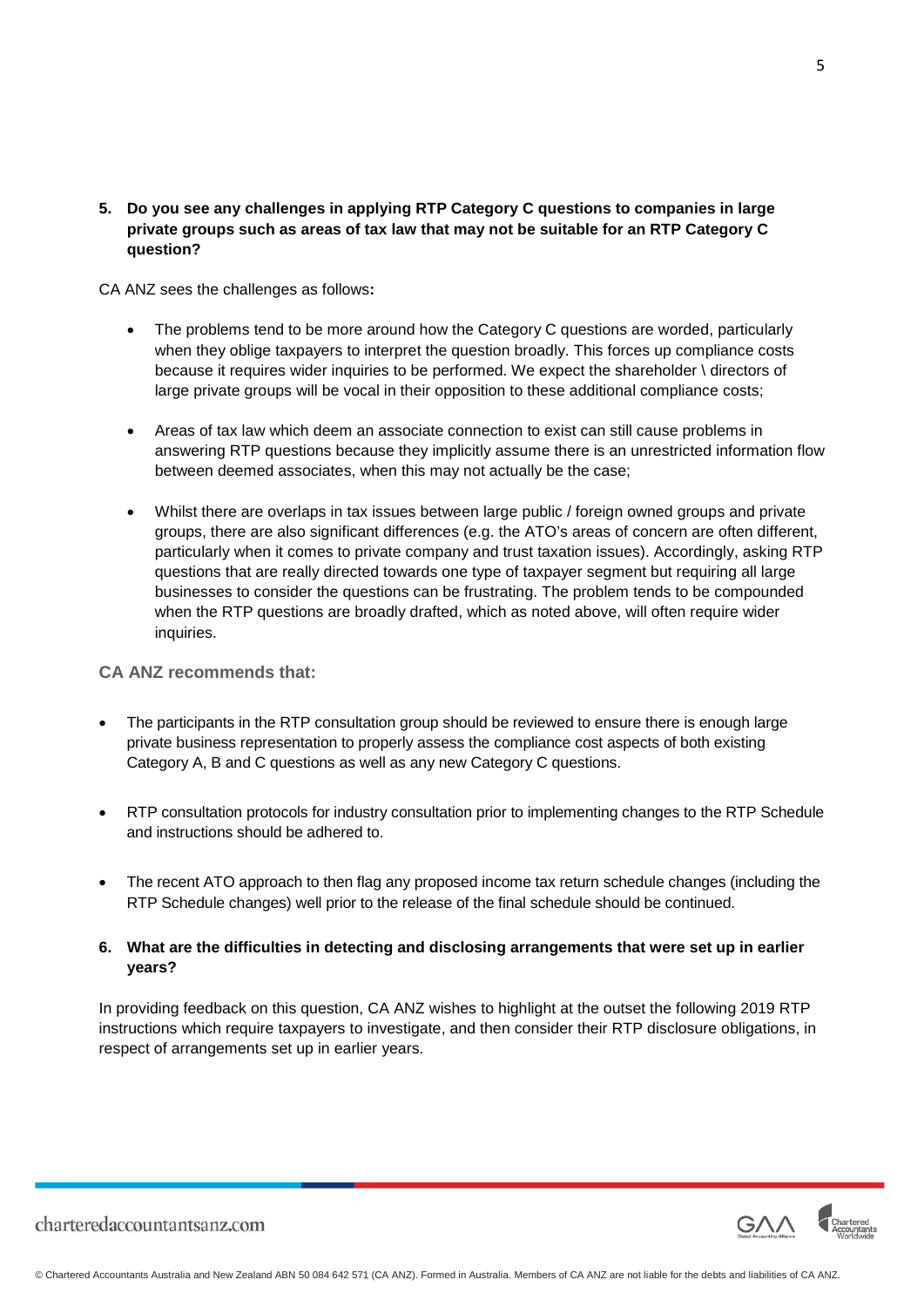The 2019 RTP Schedule requires disclosures that relate to prior periods in respect of the following matters:

Category B disclosures

The RTP instructions state:

*"You will be required to disclose a Category B position where the provision and/or contingent liability (asset) in the financial statements for the current year:*

*• is raised in the current reporting period*

*• was raised in a prior reporting period and has not been disclosed previously (because you were not required to lodge an RTP schedule)*

*• was raised in prior reporting periods, the amount of the provision/contingent liability has increased in your or a related party's financial statements, and that increase has not been disclosed previously because it either increased in the current year or in a year you did not have to lodge an RTP schedule.*

*You only have to disclose a Category B RTP if it is material.*

*You are not required to disclose a Category B position where the same provision and/or contingent liability (asset) has been disclosed in a prior year RTP schedule and the amount has not increased since that disclosure."* [Emphasis added]

Thus, CA ANZ observes for a private company that has never filed an RTP there appears to be the need to identify any material RTP Category B positions being carried forward into the first RTP filing season, even though they may not relate to any 2020 tax filing position.

Category C disclosures

The RTP Schedule asks the following Category C questions:

Q4. Did you recognise **(in the current or last four years)** any internally generated intangible assets or revalue an intangible asset(s) for the purposes of your thin capitalisation calculations using an arrangement or variation of an arrangement described in Taxpayer Alert TA 2016/1?

Q10. Have you excluded from your thin capitalisation calculations of debt capital **(in the current or four prior years)** any value of a 'debt interest' that has been treated wholly or partly as equity under accounting standards? Refer to Taxpayer Alert TA 2016/9 for further guidance.

Q12. **In the current or four prior years**, were you party to an arrangement that fragments an integrated trading business where, as a result of the arrangement, trading income has been re-

6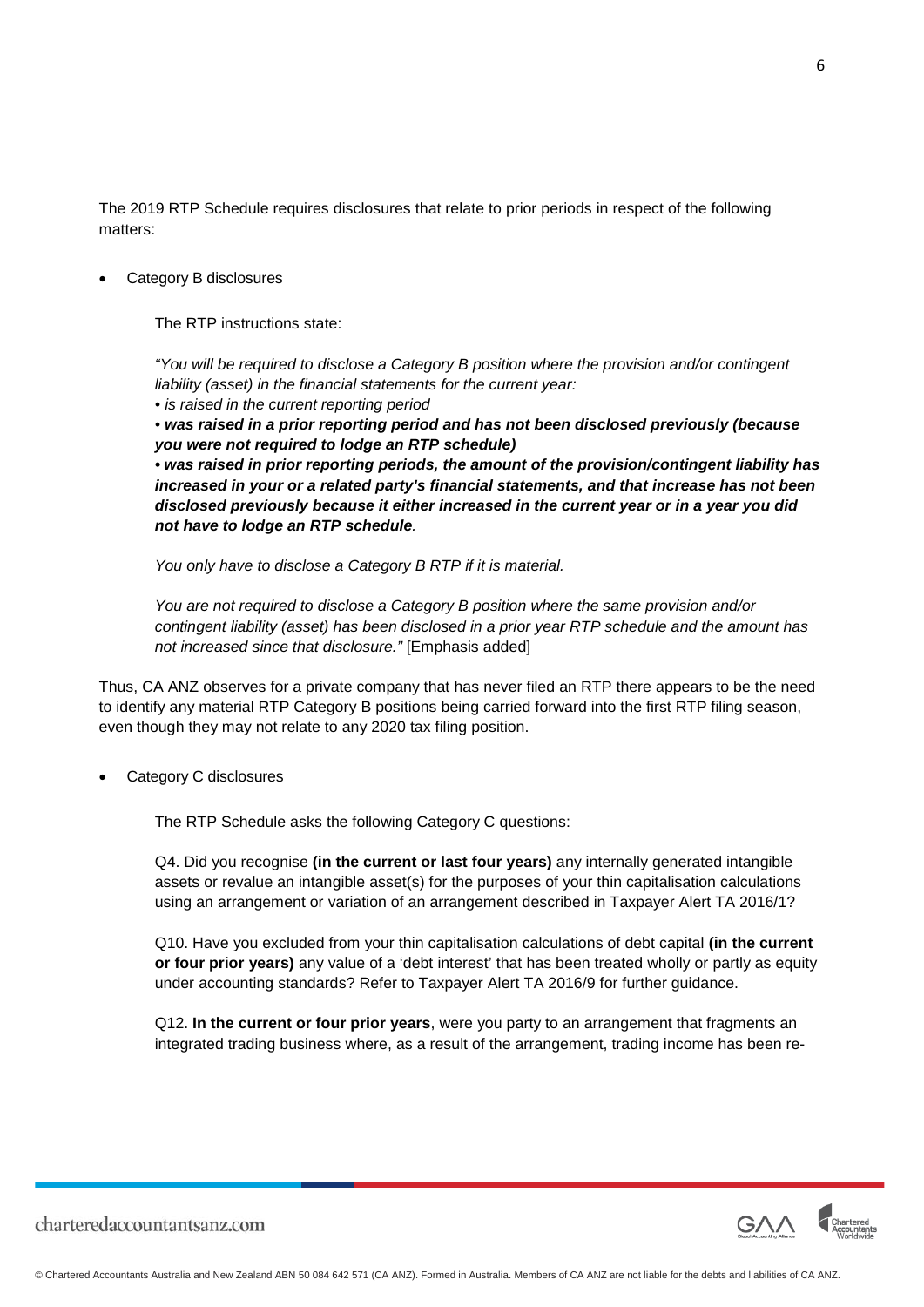characterised into more favourably taxed passive income? Refer to Taxpayer Alert TA 2017/1 for further guidance.

Q21. Are you aware of any unamended mistakes or omissions in any single tax return lodged by you **within four years of the lodgment date of this RTP schedule** where if all mistakes or omissions in that return are amended, it would give rise to either:

• more than \$1.5 million in tax being payable (or would have been payable had it not been offset, for example by losses from prior years)

• more than \$5 million in losses (including capital losses)

For the purposes of this calculation, only count mistakes and omissions that you have not previously notified to the ATO.

Q22. If you have restructured out of any arrangements in the current **or previous income year** to which the Hybrid Mismatch rules applied or would have applied had the arrangement remained in place, disclose the subcategory that describes your current position:

• Subcategory 1: All of your restructured arrangements qualify as low risk under Draft Practical Compliance Guideline PCG 2018/7

• Subcategory 2: One or more of your restructured arrangements does not qualify as low risk under Draft Practical Compliance Guideline PCG 2018/7

Note: In considering whether the Hybrid Mismatch Rules would apply you must disregard dual inclusion income.

CA ANZ again observes for a private company that has never filed an RTP there also appears to be the need to identify several prior year Category C positions (note that only Q21 has a materiality gauge, and this is lower than Category A or B materiality levels), even though these positions may not relate to any 2020 tax filing positions.

**CA ANZ's overall observations are as follows:**

- There are some notable exceptions to the proposition contained in the CP at paragraph 13 (i.e. the ATO will generally only ask RTP questions about current and future year arrangements);
- The RTP instructions require consideration of past filing positions going back several years even though they may not relate to any continuing 2020 filing position;
- Large private companies will not have pre-prepared tax return workpapers in the past that can immediately satisfy the retrospective elements of the RTP Schedule;

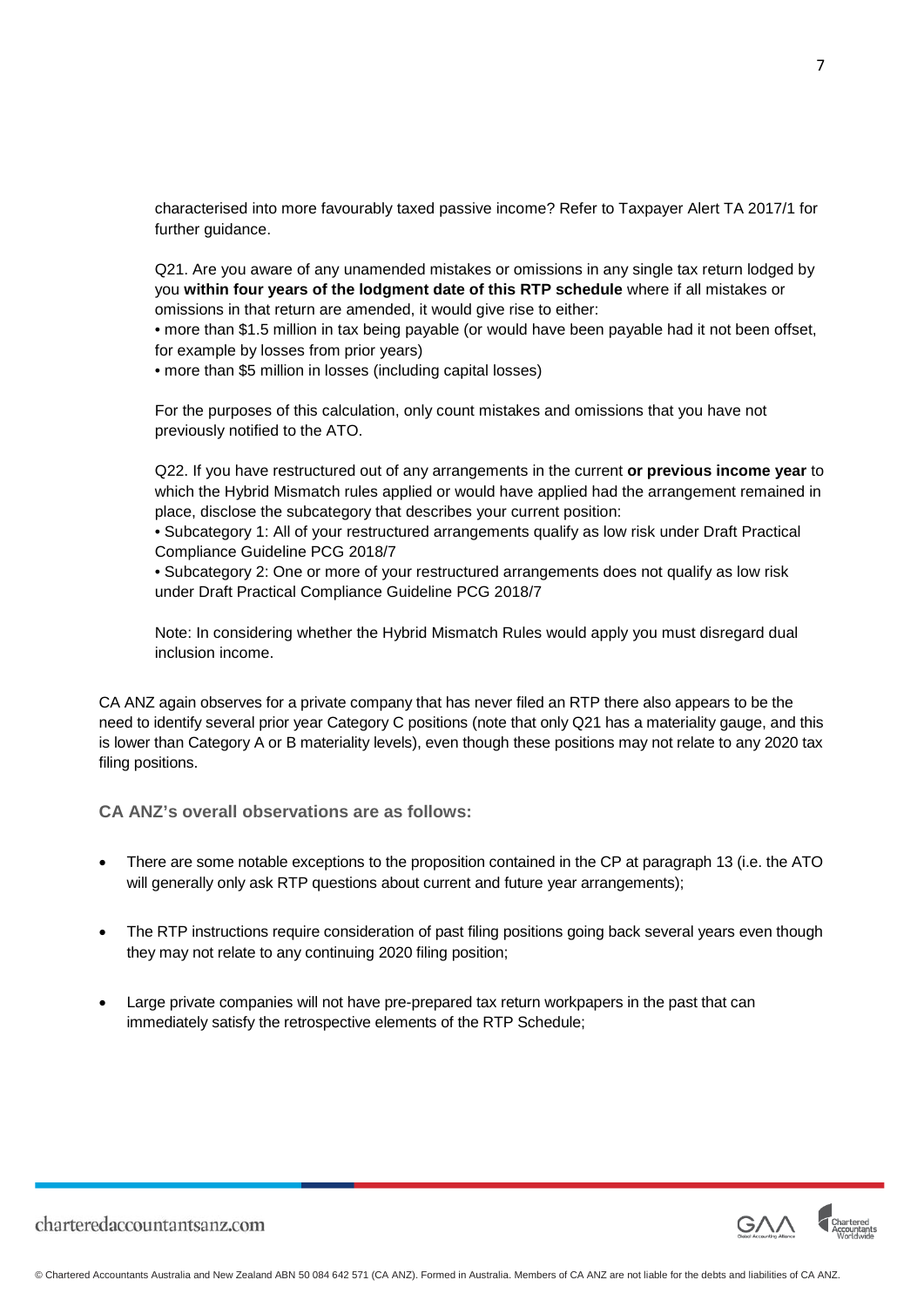• Whilst the RTP Schedule itself only asks for summarised disclosures, the actual transitional tax compliance work to identify and confirm that even no disclosures are required is not insignificant based on experiences to date for other taxpayers required to complete RTP Schedules;

On top of this, of course, is the need to undertake a stock take of all 2020 filing positions, numerous crossreferenced Tax Alerts, PCGs, etc and consider if any category A, B or C disclosures are required.

Some further nuances for large private companies being asked to fill out their first RTP Schedule are as follows:

- Various RTP disclosures effectively ask for separate risk rating processes to be undertaken (or at the very least, they be considered);
- Taxpayers need to assess if they have any Reasonably Arguable Positions (RAP) that are only 'about as likely to be correct as incorrect' because these will be RTP Category A disclosures, even though they are still RAP positions;
- The 2019 RTP Instructions about "When a transfer pricing position is a reportable tax position" has proven to be challenging for public and foreign owned groups and this will now be the case for private groups as well;
- Consider, for example, the proposition in the 2019 RTP Instructions that:

*"The benchmarks used in preparing your section 284-255 compliant documentation need to be appropriate to your circumstances. Your documentation must include assurance, from an appropriately experienced professional, that the position taken is reasonably arguable."*

This 2019 RTP Instruction statement appears to mean all TP documentation covering significant TP positions needs to now have the requisite assurances otherwise the taxpayer must apply the less concessionary RTP materiality gauges for "Related party dealings not covered by section 284-255 compliant transfer pricing documentation" even though the taxpayer may feel such assurances are an unnecessary compliance cost;

• Even when the taxpayer falls within the more concessionary "Related party dealings covered by section 284-255 compliant transfer pricing documentation" it is still the case that:

*"If your related party dealings are covered by section 284-255 compliant transfer pricing documentation, your [material] transfer pricing position is only a Category A or B RTP if either: • it falls within the high-risk zone of published ATO guidance that is not a Category C position*

8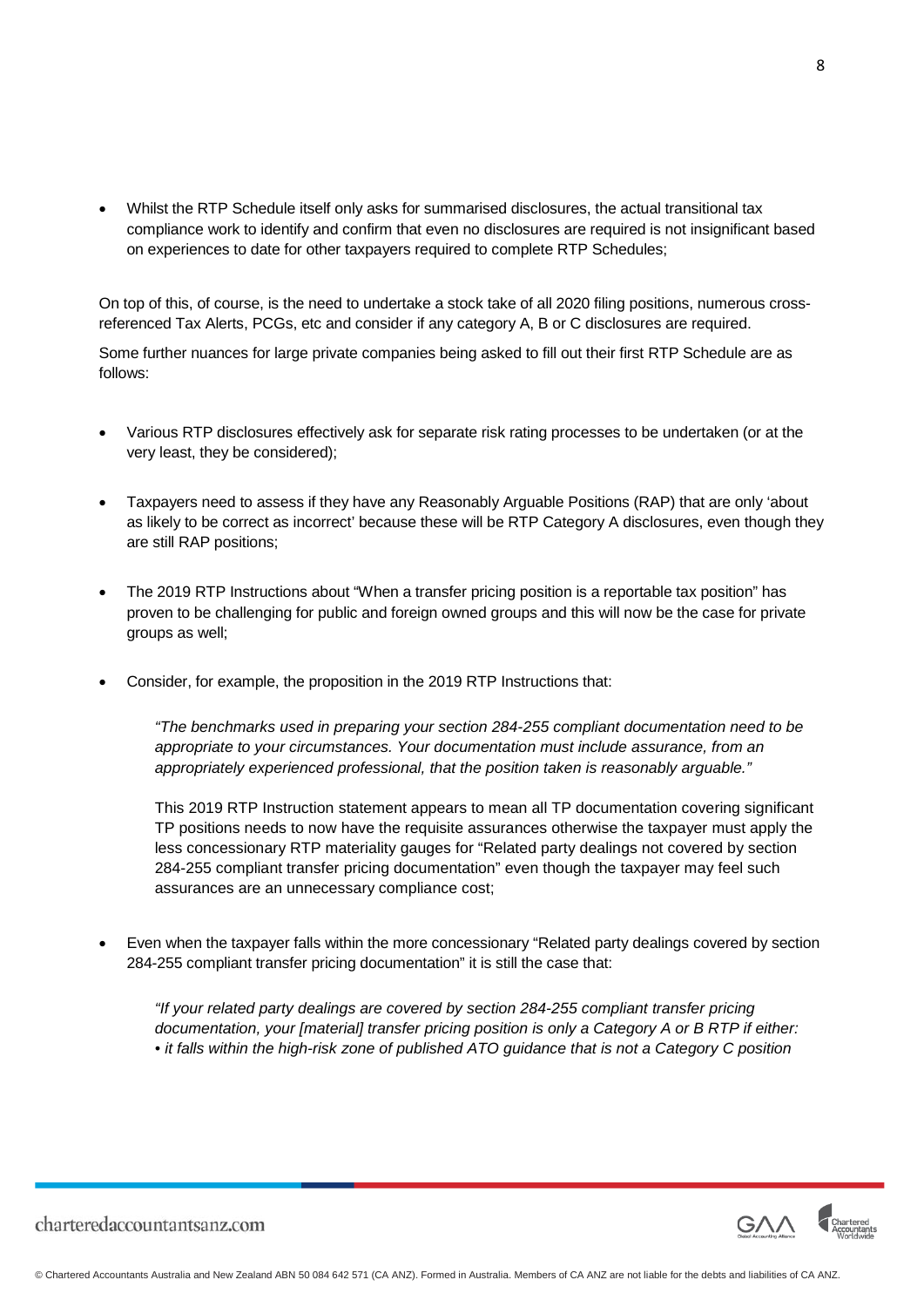*• the actual amount you receive or pay falls outside the arm's length range between the 25th quartile and 75th quartile in your documentation and the difference results in a transfer pricing benefit."*

This RTP Instruction statement appears to mean various TP positions that the taxpayer may consider are RAPs are nevertheless disclosable in the RTP, thus now requiring the revisiting of TP RAP advice.

The feedback that CA ANZ has received from some members is that large public / foreign owned taxpayers and their tax advisers (particularly from 2018 onwards) have generally found the preparation of the RTP schedule to be a much more intricate, nuanced and *costly* tax compliance exercise (in a similar vein to the time expended on the IDS schedule vs the rest of the return), than might be first thought by a cursory glance of the short form RTP schedule itself.

There is also a growing feeling the RTP instructions need an update and / or that RTP Q&As need to be reintroduced to reduce RTP preparation costs.

Whilst some private groups (particularly perhaps, those with wholly domestic operations) might ultimately be less challenged by the RTP disclosure requirements, it is expected that many private groups will face similar challenges to those experienced by large public / foreign owned groups. Even those private groups with ultimately little or no RTP disclosures to report will still have to embark on a new tax return due diligence process to confidently reach those conclusions.

In summary, the tax compliance costs for large private businesses are set to increase by some considerable amount, particularly in the initial years of completing an RTP Schedule.

**CA ANZ recommends that:**

- Consideration should be given to limiting RTP disclosure obligations to actual arrangements impacting the current income tax return so that compliance work for the RTP Schedule does not involve rereviewing past tax return filing positions;
- If contrary to the above, the ATO wants to retain some ability to ask 'look back' RTP questions then:
	- The retrospective Category C questions Q4, 10 and 12 appear to be less onerous in undertaking additional tax compliance investigations whilst the Category B instructions plus Category C questions Q21 and 22 appear more problematic; and
	- Any future questions proposed to be included in the RTP Schedule containing a 'look back' requirement should only be introduced in exceptional circumstances, warranting special consideration of the tax compliance costs to identify such transactions as well as attention given to the wording of the actual question;

9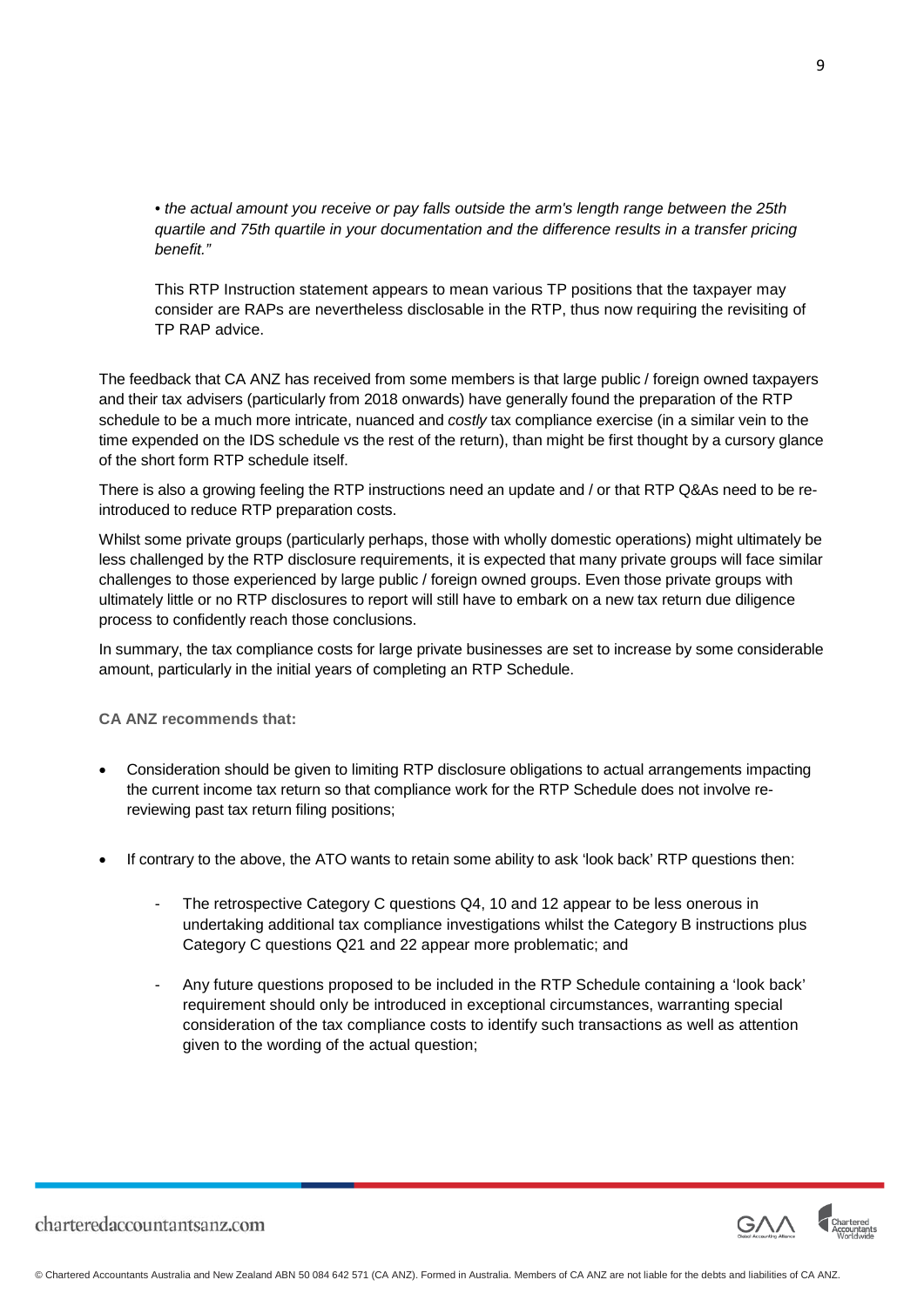- In any event, a RTP disclosure concession appears appropriate for some private companies transitioning into RTP disclosures (whether the position is either a current year position or the ATO retains various 'look back' requirements), where the ATO is already aware of the taxpayer's position due to other tax compliance activity (i.e. Question 4 recommendation);
- Whilst arrangements set up in earlier years present the more obvious tax compliance difficulties in completing an RTP Schedule, there is anecdotal evidence that the completion of RTP schedules is an emerging tax compliance cost issue. In addition, the RTP Schedule and its instructions may soon be attempting to cover off areas of concern in very different large business segments.
- We think it is timely for participants in the RTP consultation group to be revisited (to ensure large private groups are adequately represented, see also Question 5 recommendations) and for the RTP consultation group to revisit the existing processes and guidance accompanying the release of annual RTP updates (with the view to mitigate the RTP compliance costs, where feasible).

#### **Contact**

To discuss this submission further, please contact me by telephone on (02) 9290 5609 or by email on [michael.croker@charteredaccountantsanz.com](mailto:michael.croker@charteredaccountantsanz.com)

Yours faithfully,<br>*Marked Colle* 

**Michael Croker Australian Tax Leader**